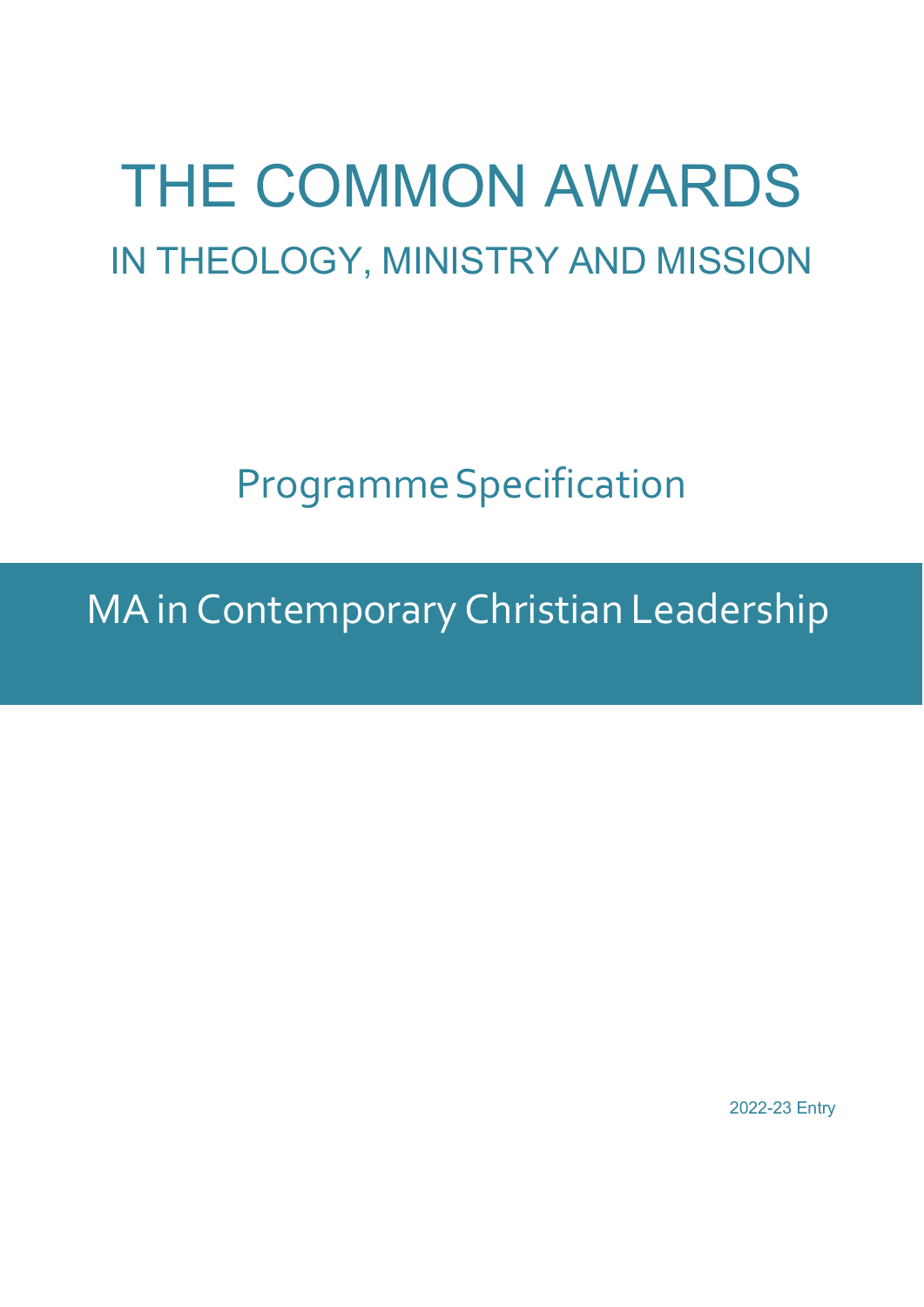# TABLE OF CONTENTS

| 1.<br>2. |  |  |  |  |
|----------|--|--|--|--|
|          |  |  |  |  |
| 3.<br>4. |  |  |  |  |
|          |  |  |  |  |
| 5.       |  |  |  |  |
| 6.       |  |  |  |  |
| 7.<br>8  |  |  |  |  |
|          |  |  |  |  |
| 9.       |  |  |  |  |
| 10.      |  |  |  |  |
| 11.      |  |  |  |  |
| 12.      |  |  |  |  |
| 13.      |  |  |  |  |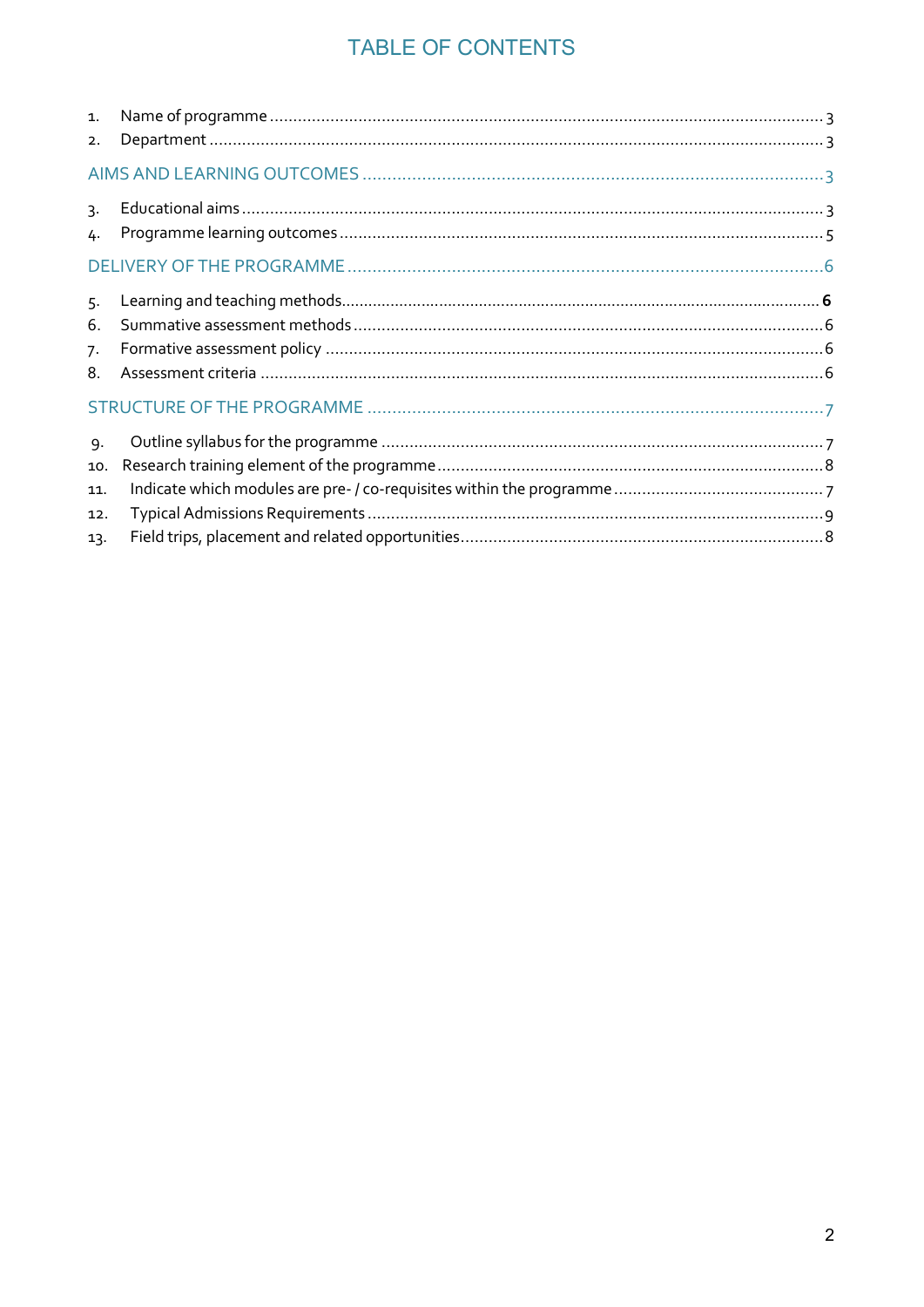## <span id="page-2-0"></span>1. Name of Programme

<span id="page-2-1"></span>MA in Contemporary Christian Leadership

## 2. Department

Theology and Religion

## **AIMS AND LEARNING OUTCOMES**

## 3. Educational and Formational Aims

#### **People**

The aim of this programme is to offer postgraduate education in contemporary Christian leadership

- 1. for candidates for public ministry who have already studied theology to degree level
- 2. as continuing professional development at an advanced level for individuals engaged in ministry and mission
- 3. for individuals wishing to pursue further study in Christian leadership at postgraduate level

The programme aims to offer education that is accessible to students with a wide range of professional and personal circumstances: many will be mature students, many will be employed and therefore studying part time, many will be in active ministry, while still others will be pursuing the programme as full time residential students. The programme will therefore be available in a variety of modes of learning and teaching, including traditional full time residential learning, part time and part residential learning, and distance learning supported by online and face to face engagement.

## **Pedagogy**

The aim of this programme is to offer learning and teaching that

- enable students to pursue academic study and/or professional development in Christian leadership at postgraduate level
- offer academically rigorous and research-facing engagement with a range of disciplines within the study of leadership from a Christian perspective, oriented towards the realities of church and society
- by their modes of assessment and methods of learning and teaching enable students to develop as lifelong reflective learners.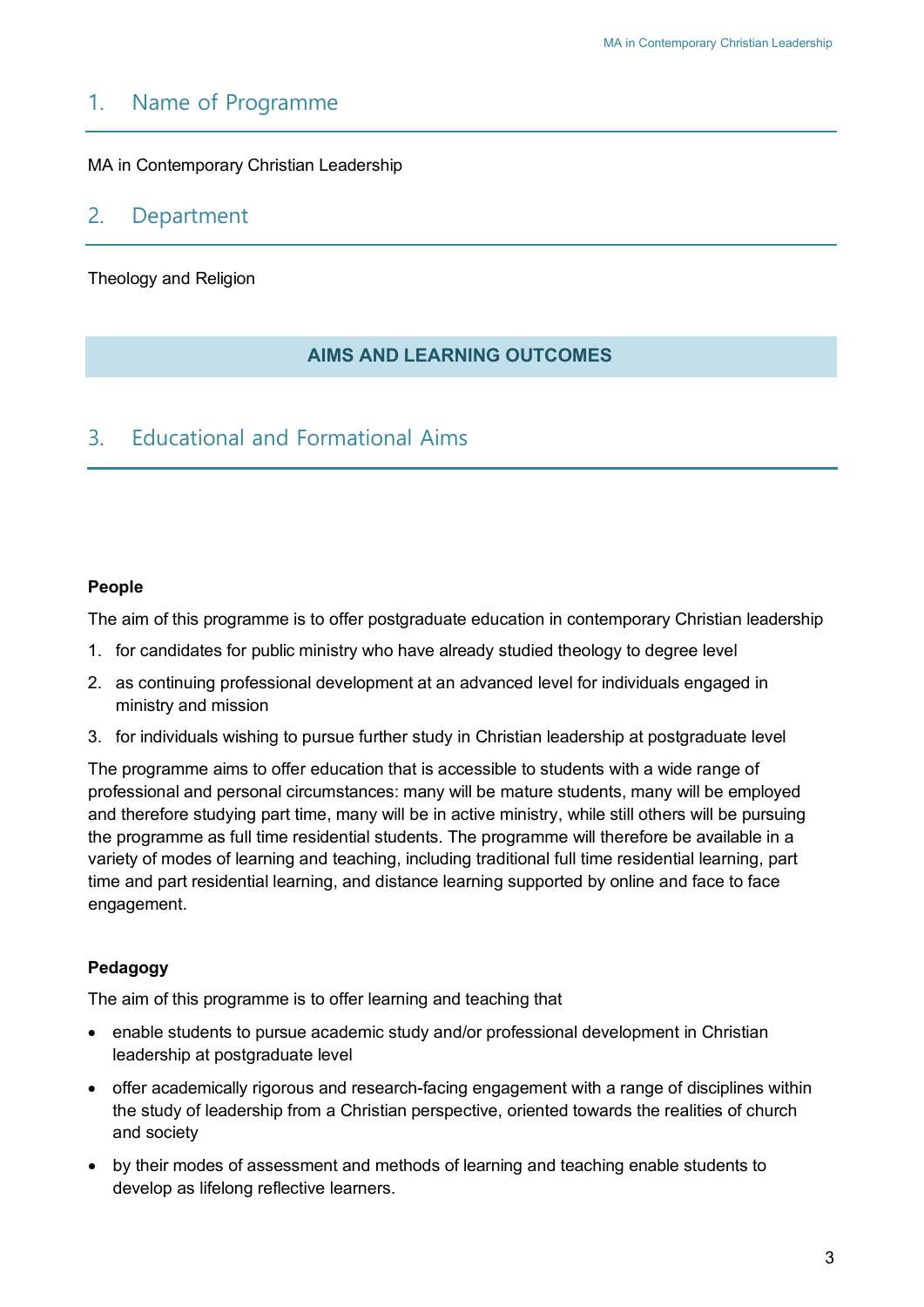### **Purpose**

The purpose of the programme is to offer personal and professional development for a range of Christian ministries as well as to satisfy the aspirations of those students who undertake their studies to enhance, broaden and deepen their discipleship and ministry in other contexts.

From a professional point of view, the aim of the programme is to

- 1. offer pathways of study that contribute to meeting the range of professional and vocational criteria for the public ministries for which students are being prepared;
- 2. satisfy the aspirations of those students who undertake their studies to enhance, broaden and deepen their discipleship, ministry and/or leadership in other contexts; and
- 3. enable students to become reflective practitioners who are adept at relating the theory and practice of Christian leadership to their own contexts;
- 4. provide a firm basis from which to pursue postgraduate research in theology, ministry, and leadership studies.

From personal perspective, the aim of this programme is to develop dispositions that are congruent with and necessary for Christian discipleship, ministry, leadership, and mission in the church and the world. The aims of the programme are that learners completing the programme will have become

- 1. open to the questions, insights and ongoing formation generated by engagement with research and thinking at the forefront of specialised areas of study or professional practice in Christian leadership, and willing to go on being transformed by them;
- 2. aware of the critical skills and disposition needed to go on reading themselves, the church and the world in the light of the theology leadership across the Christian tradition, and to explore Christian leadership more deeply in the light of experience and practice;
- 3. more passionate, articulate and prayerful advocates for the mission of God;
- 4. more generous, open and empathetic in engaging and cooperating with others in and beyond the church, while, as appropriate, expressing their own identity with integrity and sensitivity.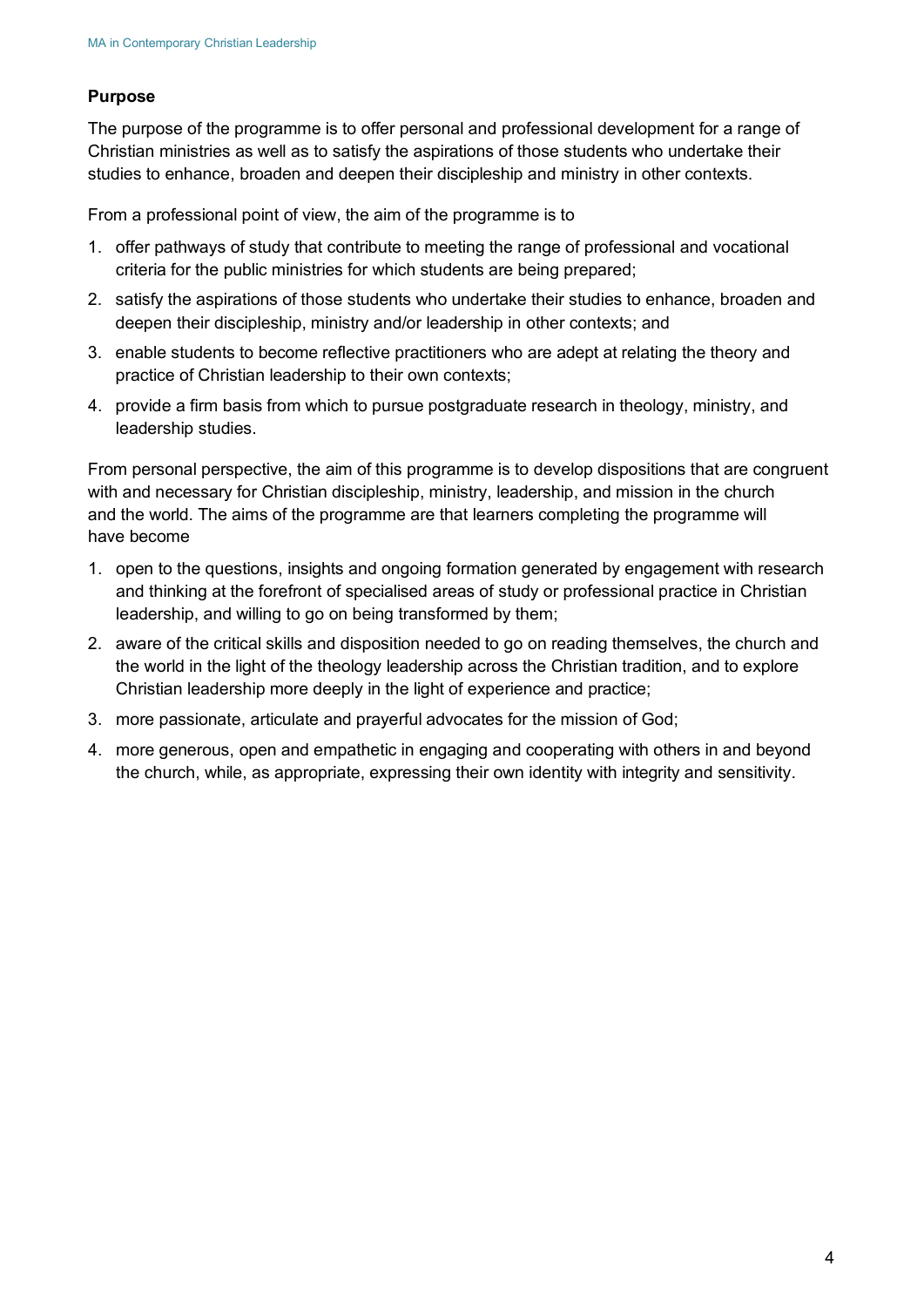## <span id="page-4-0"></span>4. Programme Learning Outcomes

## **Subject Specific Knowledge (SSK)**

*On successful completion of the programme, students will be able to:*

- 2. Understand, assimilate and evaluate critically methodologies and findings of advanced scholarship and research in relation to both the theory and practice of leadership.
- 3. Demonstrate an understanding of a range of methods of analysis and inquiry in relation to Christian leadership, and an in-depth engagement with methods applicable to their chosen field of research or enquiry.
- 4. Give a critical and comprehensive account of a range of methods for relating their chosen field of study to aspects of faith, church and society.

### **Subject Specific Skills (SSS)**

*On successful completion of the programme, students will be able to:*

- 1. Apply their knowledge to undertake independent investigation of areas of study or of professional practice, reaching valid conclusions, some of which may be original, and report these findings effectively within the conventions of the relevant academic or professional community.
- 2. Evaluate and apply methodologies, develop critiques of them and, where appropriate, propose new hypotheses.
- 3. Reflect theologically in a sophisticated and rigorous manner, exercising sound judgement when engaging systematically and creatively with complex, unpredictable and ambiguous realities in the church and the world today.
- 4. Contribute to the debate at the forefront of the study of contemporary Christian leadership.

## **Key Skills (KS)**

*On successful completion of the programme, students will be able to:*

- 1. Carry out systematic and creative research into complex issues and communicate their findings with clarity, sensitivity, fairness and imagination to specialist and non-specialist audiences.
- 2. Demonstrate initiative, self-direction and independence in tackling and solving problems, and in planning and implementing tasks.
- 3. Exercise their independent learning skills to pursue further professional development or academic study.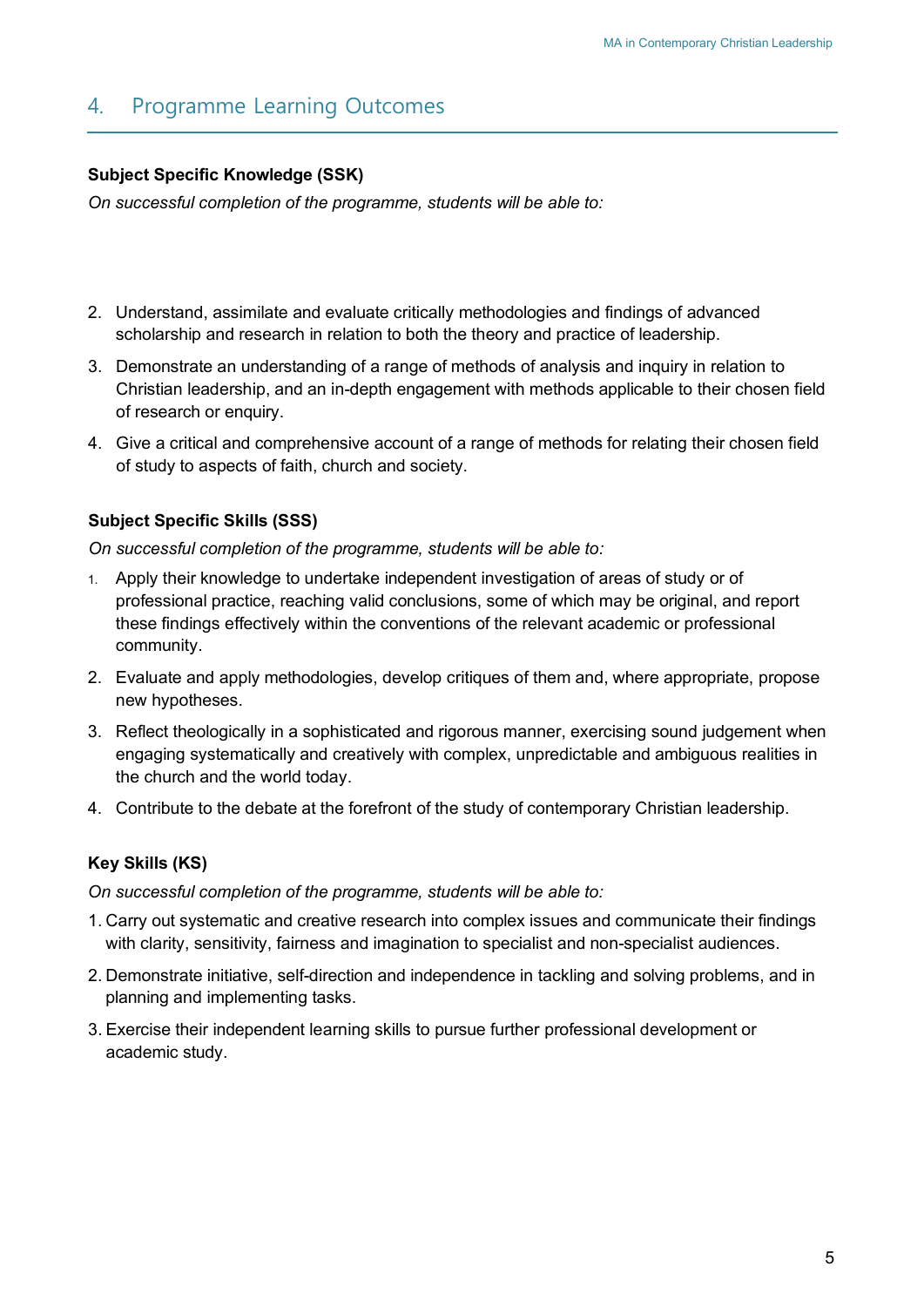## **DELIVERY OF THE PROGRAMME**

# 5. Learning and Teaching Methods

Teaching methods are to be specified by each TEI using the published guidance on modes of teaching and learning.

## <span id="page-5-0"></span>6. Summative Assessment Methods

Summative assessment to be specified by each TEI using the published guidance on assessment patterns for postgraduate modules.

## <span id="page-5-1"></span>7. Formative Assessment Policy

Formative assessment to be specified by each TEI using the published guidance on assessment patterns for postgraduate modules.

## <span id="page-5-2"></span>8. Assessment criteria

Marking for this programme will follow the University's Generic Assessment Criteria for Taught Postgraduate Programmes and the more detailed Common Awards criteria.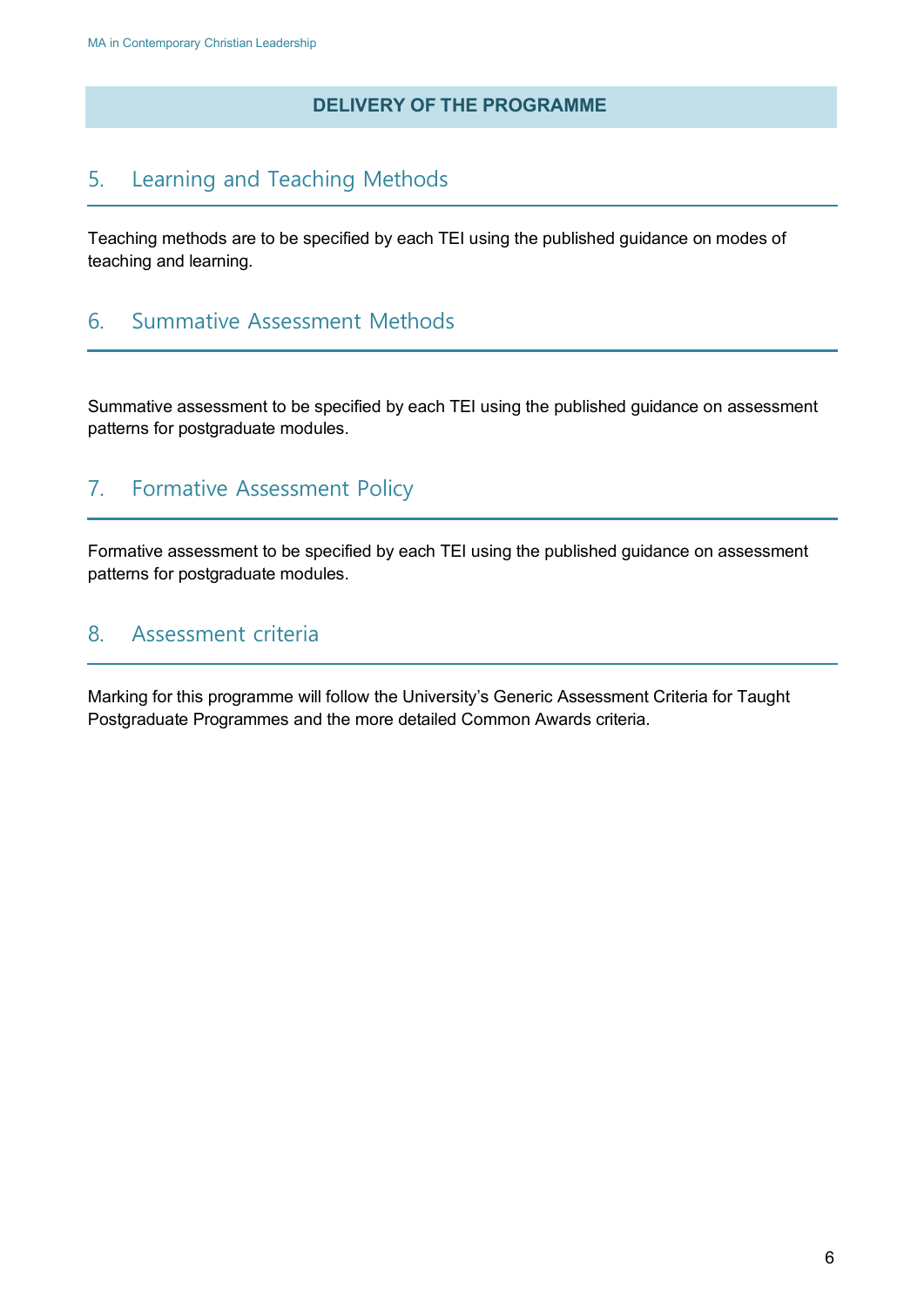## **STRUCTURE OF THE PROGRAMME**

## <span id="page-6-0"></span>9. Outline syllabus for the programme

| <b>Total credits overall:</b> |             | Minimum credits at Level 7:   Maximum credits at Level 6, or<br>biblical language modules at levels<br>4 and 5: |
|-------------------------------|-------------|-----------------------------------------------------------------------------------------------------------------|
| 180 credits                   | 150 credits | 30 credits                                                                                                      |

The programme may be studied full time over 12 months or part time over 2, 3 or 4 years.

## **Each TEI will be responsible for developing pathways that ensure all students have the opportunity to achieve the programme learning outcomes.**

#### **Compulsory Modules**

All students will study the following modules (80 credits):

TMM42220 - Research and Reflection: Resources and Methods TMM47060- Dissertation in Christian Leadership

**List A**

All students will study 3 modules (60 credits) from List A:

TMM47320 – Leadership and the future church

TMM47120 – Ecclesiology and conflict

TMM43320 - Reflective Practice: Leadership and Collaboration

TMM46120 – Advanced Church Planting in Perspective

TMM3191 - Leadership and Theology for Ministry and Mission

#### **Other Modules**

All students will study a further 40 credits:

*Either* 1 further module from list A and 20 credits of other Common Awards modules from Level 6 or Level 7, or biblical languages modules at levels 4 and 5. *Or*

40 credits of other Common Awards modules from Level 6 or Level 7, or biblical languages modules at levels 4 and 5.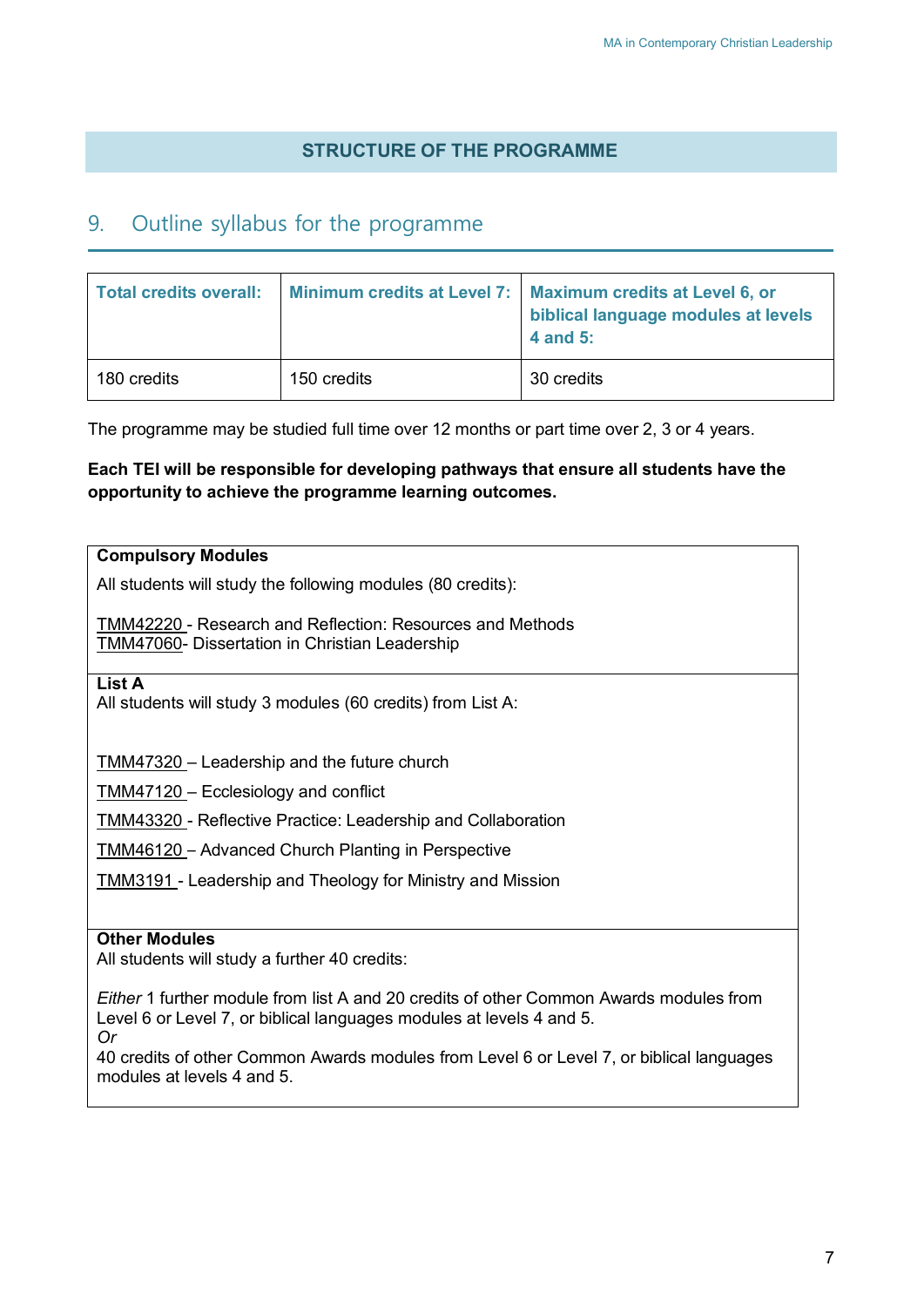# <span id="page-7-0"></span>10. Research training element of the programme

All students will undertake the core Research and Reflection: Resources and Methods module that will have a focus on appropriate methodologies for the field of study that the student wishes to pursue in their Dissertation. In addition, the module will equip students to understand and observe appropriate professional and academic codes of conduct and enable them to recognise and act on ethical issues related to their research.

For their Dissertations, students may choose from discipline-based research or a research project with a professional development focus. The institution's Board of Examiners must approve dissertation proposals and students must be allocated supervisors with the appropriate expertise for the students' chosen fields of research. In some cases, where the student is sponsored for postgraduate study by the church, the appropriate scrutiny body must approve the student's research proposal. In general, however, students on these programmes are unlikely to be supported through national research councils.